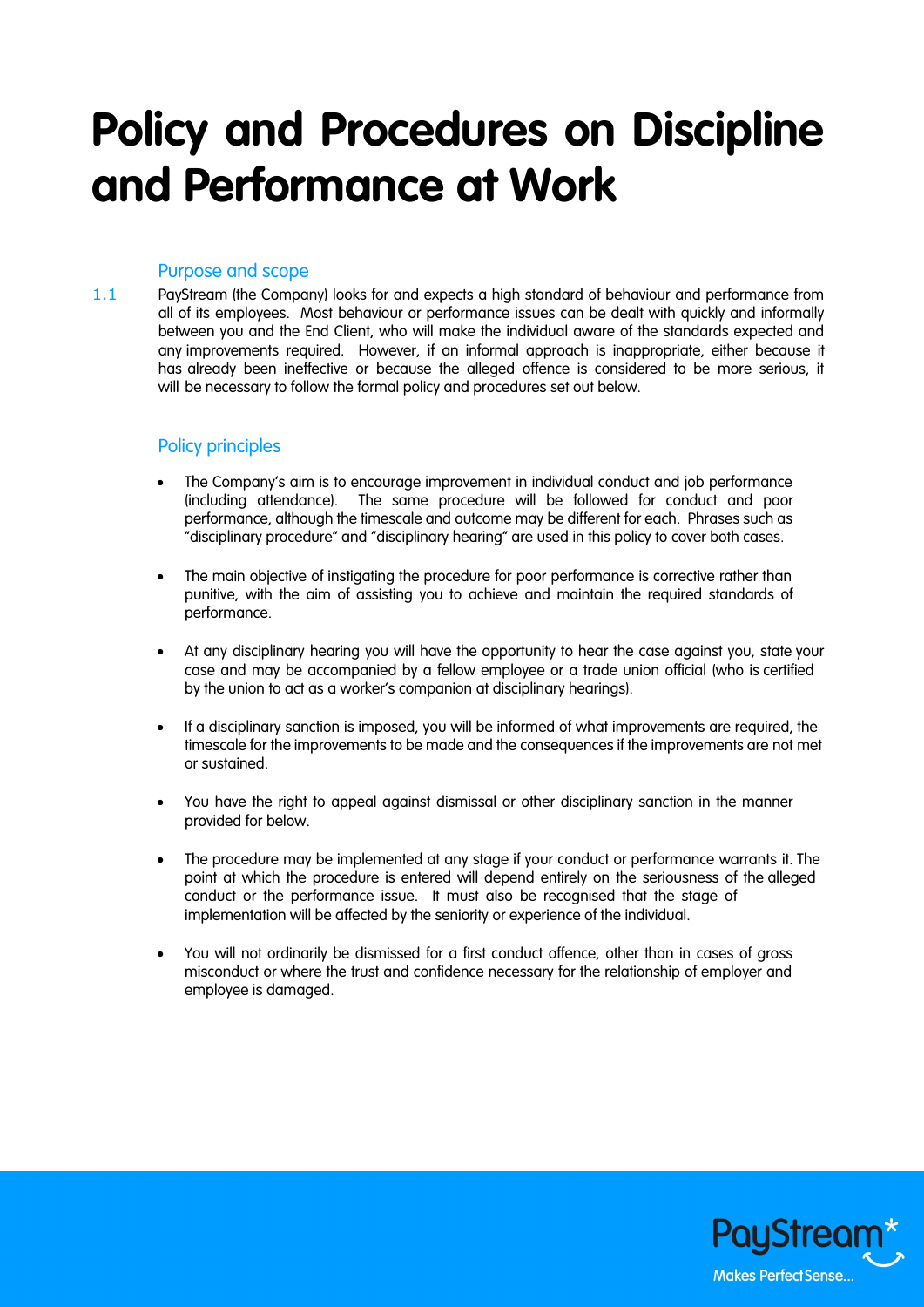#### **Investigation**

1.2 This will either include any relevant documentation being provided to you or you and any relevant witnesses will be interviewed if required, and written notes of any interview will be kept. You are not entitled to be accompanied to any investigatory meeting.

#### **Suspension**

1.3 At any stage in the disciplinary process, you may be suspended from work on full pay whilst further investigations take place. During any period of suspension, you will not be entitled to access to the End Client's premises, except at the prior request or with the prior consent of the End Client, and subject to such conditions as the End Client or Company may at its discretion impose. The suspension will last for no more than five working days initially, but may be renewed or extended at the discretion of the Company. You will be notified in writing of any renewal/extension of the suspension and its anticipated duration. Only a member of the compliance team may take the decision to suspend you.

## Disciplinary hearing

- 1.4 Before any disciplinary action is taken by the Company, a disciplinary hearing will be held at which you will be given the opportunity to comment on the complaints against you. Written notice of the date, time and location of the disciplinary hearing will be sent in advance to you, setting out details of your alleged conduct or poor performance. Wherever possible, you will be provided with copies of any relevant evidence in advance of the hearing, although in some cases witness statements will be confidential and will not be disclosed in full.
- 1.5 You must take all reasonable steps to attend the disciplinary hearing. Failure to attend the hearing without good reason may lead to the hearing being held and disciplinary action being taken in your absence.
- 1.6 You may be accompanied by another employee of the Company or by a trade union official (who is certified by the union to act as a worker's companion at disciplinary hearings), if you reasonably request, to any disciplinary hearing. In addition to the manager who is holding the disciplinary hearing, the Company will usually have another person present who will keep a record of the hearing.
- 1.7 Your chosen companion can act as a witness, take a note of the proceedings, address the hearing and confer with you but may not answer questions on your behalf. It is your responsibility to ensure that your chosen companion is willing to act and is available to attend the meeting.
- 1.8 If your chosen companion is unavailable on the proposed date of the disciplinary hearing, the hearing may be postponed by up to five working days at your request, subject to you proposing an alternative time and date within five working days of the original date.

## Disciplinary Sanctions Stage 1 - oral warning

If conduct or performance does not meet acceptable standards, the company will, if appropriate, give you a formal oral warning that continued or repeated misconduct or poor performance may result in further disciplinary action. A written record of the warning will be placed on your personal file but will be disregarded for disciplinary purposes after six months, subject to satisfactory conduct and performance 1.9

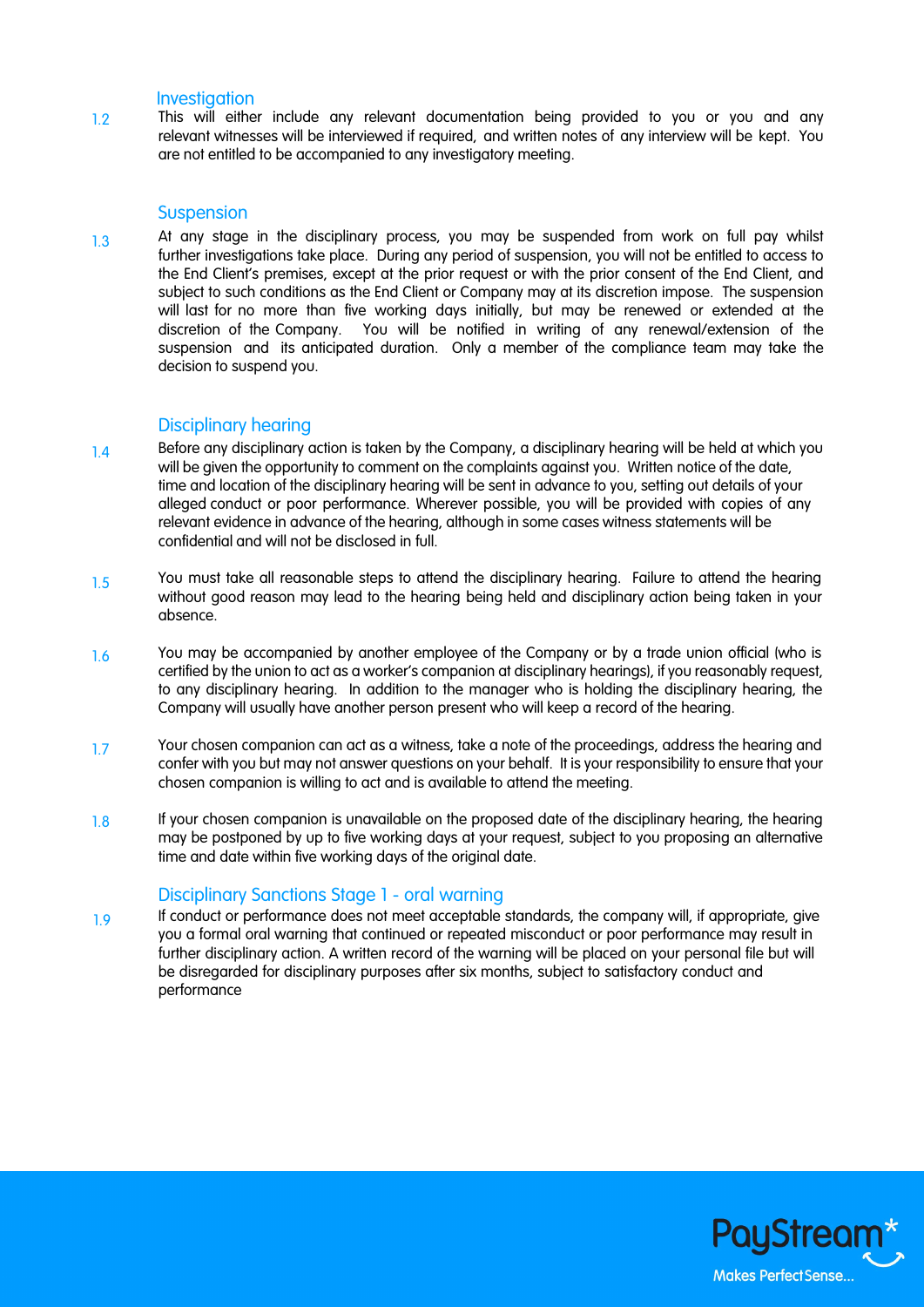#### Stage 2 - written warning

1.10 If the offence is a more serious one or if the misconduct or poor performance continues or is repeated, or there is a further offence of a different nature, the Company will, if they believe it to be justified, give you a written warning that if your conduct or performance does not improve during the period specified in the warning, you may be dismissed. A copy of this warning will be placed on your personnel file but will be disregarded for disciplinary purposes after 12 months, subject to satisfactory conduct and performance.

## Stage 3 - final written warning

1.11 If the misconduct or poor performance is sufficiently serious or if, following a written warning, there is a further incident of misconduct (whether or not of the same nature) within the period specified, or if your performance does not improve to the standards required, the Company may give you a final written warning, which will give details of the complaint and will warn that dismissal will result if there is no satisfactory improvement. A copy of this warning will be placed on your personal file but will normally be disregarded for disciplinary purposes after 12 months (although in exceptional cases and at the Company's discretion the period may be extended), subject to satisfactory conduct and performance.

#### Stage 4 – dismissal

1.12 If your conduct is sufficiently serious or if conduct or performance is still unsatisfactory following a final written warning and you still fail to reach the required standards, you will normally be dismissed. The decision to dismiss may be with or without notice.

## Additional or alternative sanctions

1.13 The Company may, in its discretion and depending on the individual circumstances of the case, consider imposing a further sanction in addition to a written warning (or as an alternative sanction to dismissal), which may result in a reduction in pay, such as: transfer, demotion or loss of seniority or specific responsibilities.

#### Appeals

- If you feel that you have been unjustly disciplined, you may appeal against the decision to a director. You should give written notice of your desire to appeal, setting out the grounds on which the appeal is based. The notice should be received by the appropriate person within 5 working days of the date of dismissal or imposition of a disciplinary sanction. 1.14
- The appeal will usually be heard within 10 working days of receiving your grounds for appeal. 1.15
- An appeal hearing will take place at which you will have the opportunity to explain your grounds of appeal. You will be informed in advance of the date, time and location of the hearing and must take all reasonable steps to attend. The form of the appeal hearing will be at the discretion of the director involved and will depend on the disciplinary sanction which is the subject of the appeal. 1.16
- You may be accompanied to the appeal hearing by another employee of the Company or by a trade union official (who is certified by the union to act as a worker's companion at disciplinary hearings) if you so wish. If your chosen companion is a union official and is unavailable on the proposed date of the appeal hearing, the hearing may be postponed by up to five working days at your request and subject to you proposing an alternative time and date within five working days of the original date. 1.17

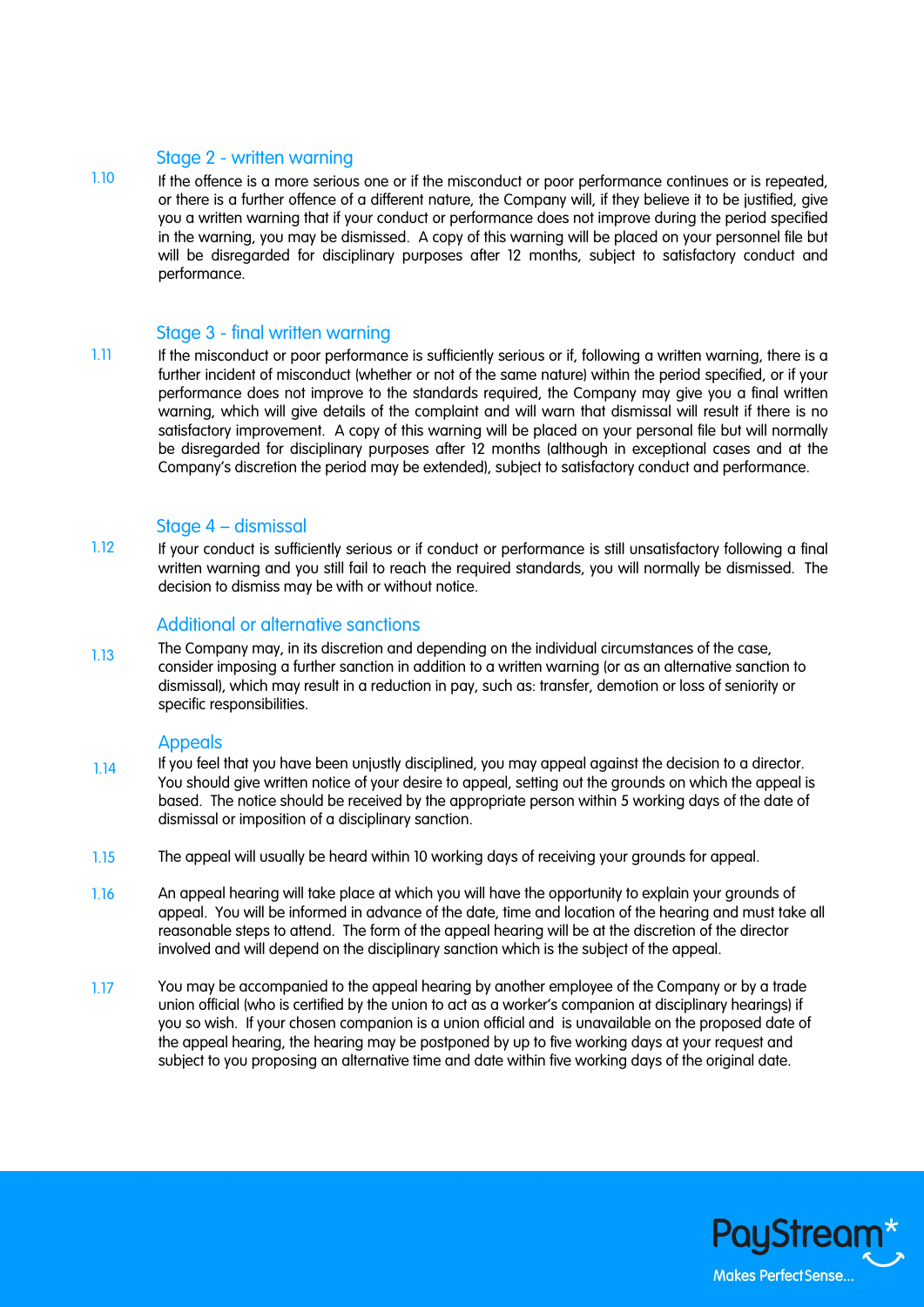- 1.18 Following the appeal hearing, any disciplinary penalty imposed will be reviewed but it cannot be increased. The outcome of the appeal will be relayed in writing as soon as possible after the appeal hearing has been held. The appeal decision will be final and cannot be further appealed.
- 1.19 Until the outcome of the appeal has been decided, any disciplinary sanction (including dismissal) will remain in force. If, following a successful appeal against dismissal, you are reinstated; you will be reimbursed in respect of lost salary for the period between the dismissal and the date of reinstatement.

#### Gross misconduct

- 1.20 If you are accused or are suspected of gross misconduct, you will normally be suspended from work on full pay while the Company investigates the alleged offence. If, following the disciplinary hearing, the Company is satisfied that gross misconduct has occurred; the result will normally be instant dismissal (without notice or any payment in lieu of notice).
- 1.21 Gross misconduct includes (but is not limited to):-
	- Breach of confidentiality;
	- Theft, fraud or deliberate falsification of records;
	- Physical violence, fighting or assault on another person;
	- Deliberate damage to or misuse of the End Client's property;
	- Misuse of the Company's or End Client's name or otherwise bringing the Company or End Client into disrepute;
	- Incapability through alcohol or being under the influence of or in possession of illegal drugs or other proscribed substances;
	- Harassment or bullying of another Company or End Client employee, whether on sexual, racial or other grounds;
	- Serious negligence which causes unacceptable loss, damage or injury to the Company, End Client or to any individual;
	- Serious breach of health and safety rules or procedures;
	- Serious insubordination or failure to follow reasonable instructions;
	- Being charged with and/or convicted of a criminal offence which in the opinion of the Company demonstrates unsuitability for further employment with the Company and/or End Client;
	- Indecent or immoral behaviour, including accessing and/or distributing offensive or pornographic material whether obtained from the Internet or otherwise;
	- dishonesty involving the property, funds, actions or effects of the Company and/or End Client, service users and their families or employees;
	- smoking outside designated areas.

Note that the disciplinary procedure set out above, in so far as it exceeds any statutory requirement, does not form part of employees' contracts of employment and may be changed by the Company in its absolute discretion at any time.

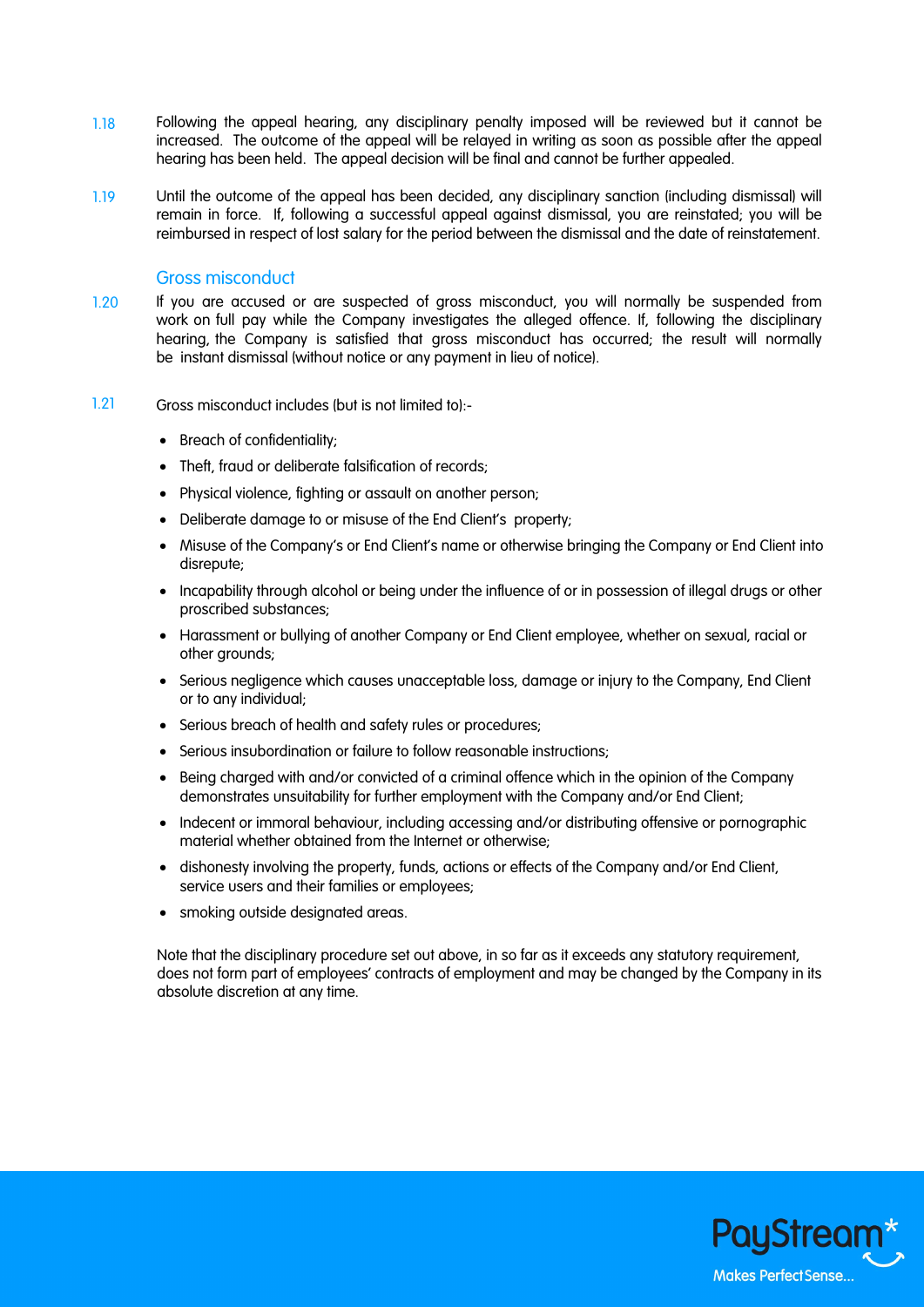# **Grievance Procedure**

# Purpose and Scope

- 2.1 The Company recognises the importance of maintaining good working relationships, and it seeks to achieve a working environment in which problems can be discussed and easily resolved at an early stage, by encouraging open and honest communication. All employees have the right to seek individual redress for any grievance that relates to their employment with the Company. This grievance procedure will be followed to ensure that grievances are dealt with in a fair, open and timely manner.
- 2.2 In some circumstances, it may not be appropriate for this procedure to be used. In particular, if your grievance relates to matters which are being investigated or are connected with current disciplinary proceedings or any disciplinary sanction that has been imposed against you, you should follow the separate disciplinary appeals procedure.
- Please contact PayStream if you have any queries in relation to this procedure. 2.3

## Policy Principles

- The aim of the procedure is to deal with any grievance at an appropriate level, within a reasonable timescale and to the satisfaction of all those involved. 2.4
- All complaints made under this procedure will be treated seriously and with discretion. Proceedings and records of any grievance will be kept as confidential as possible, but you must appreciate that complaints cannot always be formally investigated on an entirely confidential basis. 2.5
- Every effort will be made to hold a meeting to discuss your grievance or appeal (see Stage 3, below), and to provide a decision, within the relevant timescales provided under this procedure. However, if the matter is a complex one or if it requires detailed investigation, or if the relevant personnel are unavailable, it may not be possible to meet those timescales. In these circumstances, you will be informed of the reason(s) for the delay, and the timescale in which a meeting will be held or a decision can be expected. 2.6
- You must take all reasonable steps to attend any meeting arranged to discuss your grievance. 2.7
- You have the right to be accompanied to any meeting at which your grievance is discussed, and at any subsequent appeal hearing, by either a colleague or by a suitably qualified trade union official. 2.8
- It is your responsibility to ensure that your chosen companion is willing to accompany you and is available to attend the meeting. If your chosen companion is unavailable on the proposed date of the meeting, the meeting may be postponed by up to five working days at your request. 2.9
- You have the right to appeal against the Company's decision in respect of your grievance, in the manner and the timescale provided for below. 2.10

## Procedure

## Stage 1 – Informal

Where possible, you should first raise any complaint or grievance connected with your employment by discussing it informally with your End Client manager. As an alternative, and if the complaint relates to your manager, you can discuss the matter on an informal basis with a more senior manager. Where your complaint cannot be resolved informally, it should be raised using the formal procedure set out below. 2.11